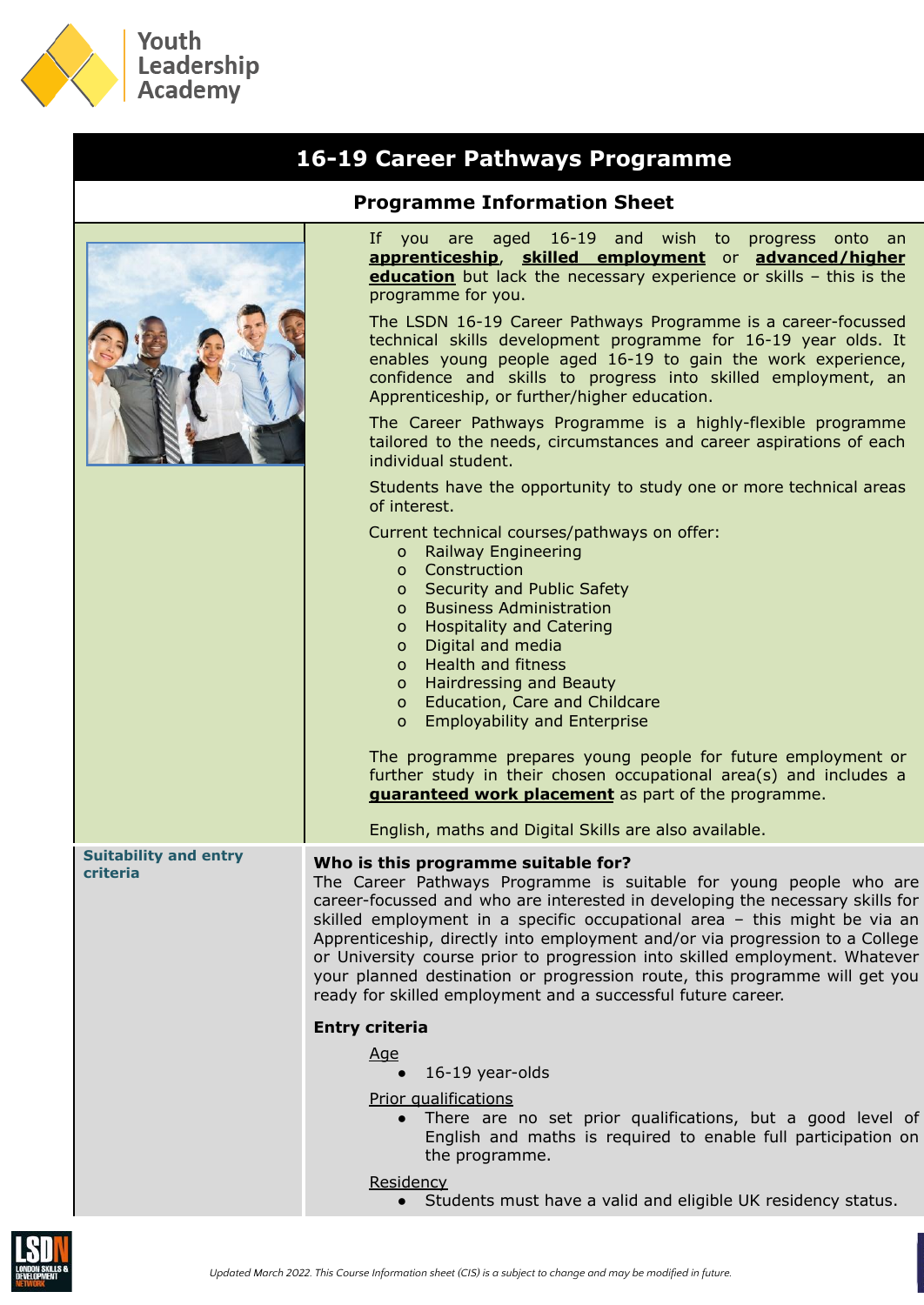

## Youth<br>Leadership<br>Academy

|                                                           | <b>English and maths</b><br>Students who have not yet achieved a passing grade in GCSE<br>English and maths (grades A-C/4-9 or equivalent), will be<br>supported to achieve these qualifications as part of the<br>programme.                                                                                                                                                                               |
|-----------------------------------------------------------|-------------------------------------------------------------------------------------------------------------------------------------------------------------------------------------------------------------------------------------------------------------------------------------------------------------------------------------------------------------------------------------------------------------|
| <b>Course duration and start</b><br>dates                 | <b>Course duration:</b><br>We offer two main programme options under the career pathway programme:<br>Short programmes (tasters) $-6$ weeks<br>• Full programmes (professional) $-$ 4-12 months<br>To find our more about each option (short programmes / full programme<br>please see table 1 below.                                                                                                       |
|                                                           | <b>Course start dates:</b> Students can enrol anytime between September -<br>July each year.                                                                                                                                                                                                                                                                                                                |
|                                                           | <b>Further information:</b> We recognise that every young person is different,<br>and thus requires a different level of support and training. This scheme is<br>designed to cater for the specific needs of an individual with each<br>programme and timetable individualised to meet the needs of each<br>student, each programme will therefore vary in terms of duration and the<br>topics covered.     |
| <b>Attendance details</b>                                 | Days:<br>Monday - Friday                                                                                                                                                                                                                                                                                                                                                                                    |
|                                                           | <b>Attendance arrangements:</b><br>3 days' classroom / 2 days online or work experience placement                                                                                                                                                                                                                                                                                                           |
|                                                           | <b>Homework and self-study:</b><br>Students will need to commit a minimum of 10-15 hours each week for<br>homework (assignments) and for self-study (reading, research and<br>e-learning).                                                                                                                                                                                                                  |
| <b>Assessment/exam</b><br>arrangements                    | <b>Work experience</b><br>To develop workplace skills that give you meaningful work experience. T<br>work experience offered will meet the individual needs of the student based<br>the type of qualification and the career path they have chosen. An assessme<br>of your work placement will be conducted via employer feedback and e<br>interview.                                                       |
|                                                           | <b>Technical courses:</b><br>Technical courses will be assessed via coursework and assignments; multip<br>choice exam (online/paper-based); reflective accounts (learning diary); a<br>technical assessments in a workshop, lab or real-work environment.                                                                                                                                                   |
|                                                           | <b>English, maths and Digital Skill</b><br>For students studying English, maths or Digital Skills, course assessment will<br>via a mixture of exam and coursework in line with course qualificati<br>requirements.                                                                                                                                                                                          |
| <b>Resources or equipment</b><br>required for your course | Notebook, ruler, pen, pencil and a device (laptop) for online learning.<br>*If you do not have access to a PC or laptop, access to PC or laptop is availabl<br>at the centre.                                                                                                                                                                                                                               |
| <b>Certification and</b><br><b>Accreditation details</b>  | English, maths and Digital Skills qualifications are offered via City Guil<br>٠<br>(GCSE or Functional Skills at Level 1 or Level 2, as appropriate)<br>Technical Award, Certificate or Diplomas at Level 1 and Level 2 are offer<br>٠<br>via a number of Awarding Organisations (please check the cour<br>specification for details)<br>Award, Certificate or Diploma in Employability or Enterprise.<br>٠ |

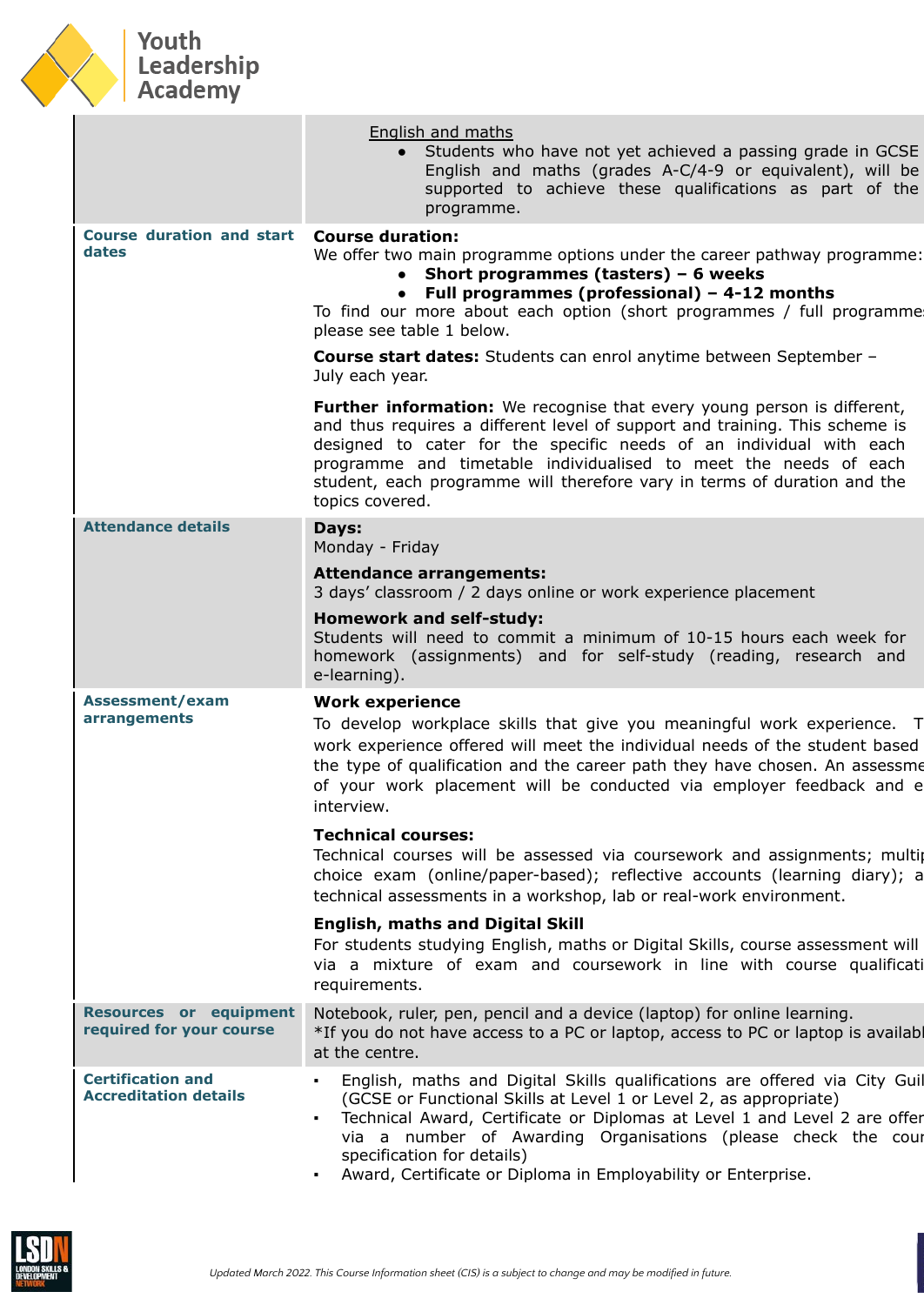

| <b>Industry Skills</b>                                 | In addition to the formal qualifications offered on this programme, a range                                                                                                                                                                                       |
|--------------------------------------------------------|-------------------------------------------------------------------------------------------------------------------------------------------------------------------------------------------------------------------------------------------------------------------|
|                                                        | of industry skills and qualifications required or desired by employers are<br>offered to students to enhance their employment success and career<br>prospects.                                                                                                    |
|                                                        | <b>Examples include:</b>                                                                                                                                                                                                                                          |
|                                                        | Emergency First Aid at Work                                                                                                                                                                                                                                       |
|                                                        | Paediatric First Aid<br>$\bullet$                                                                                                                                                                                                                                 |
|                                                        | Fire safety awareness<br>$\bullet$                                                                                                                                                                                                                                |
|                                                        | Mental health awareness                                                                                                                                                                                                                                           |
|                                                        | <b>CSCS</b>                                                                                                                                                                                                                                                       |
|                                                        | <b>PTS</b>                                                                                                                                                                                                                                                        |
| <b>Personal and Professional</b><br><b>Development</b> | Students on this programme will benefit from dedicated Personal a<br>Professional Development days alongside their main course. These are ski<br>that will enhance student's learning both personally and professionally.                                         |
| <b>Progression options</b>                             | On completion of the Career Pathways Programme, our students<br>receive intensive support to progress onto one of the following chosen<br>pathways:<br>• Apprenticeships<br>• Skilled employment<br>Further learning - College or University courses<br>$\bullet$ |
|                                                        | All students who successfully complete the programme will receive an<br>offer of employment, an apprenticeship placement, or further learning<br>option (e.g. further education course).                                                                          |
| <b>Career opportunities</b>                            | Apprenticeship or skilled employment in your area of study.                                                                                                                                                                                                       |
|                                                        | For examples of careers and job roles available, please speak to your guidance<br>advisor.                                                                                                                                                                        |
|                                                        | You may also be interested in searching potential career pathways using the li<br>below:                                                                                                                                                                          |
|                                                        | https://www.prospects.ac.uk/jobs-and-work-experience                                                                                                                                                                                                              |
| <b>Delivery organisation</b>                           | London Skills & Development Network (LSDN)                                                                                                                                                                                                                        |
| <b>Delivery locations</b>                              | 2nd Floor, Suffolk House, George Street, Croydon, CR0 0YN                                                                                                                                                                                                         |
|                                                        | Unit 3 Norfolk House, Wellesley Road, Croydon, CR0 1LH                                                                                                                                                                                                            |
|                                                        | Unit 10/11 Norfolk House, Wellesley Road, Croydon, CR0 1LH                                                                                                                                                                                                        |
| <b>Call or email</b>                                   | 020 3784 1294 / 07823 494 687 info@lsdn.org.uk                                                                                                                                                                                                                    |

## **Table 1**

| Short programme (taster pathway)                                                                                                                                     | Full programme (professional pathway)                                                                                                                                                                        |
|----------------------------------------------------------------------------------------------------------------------------------------------------------------------|--------------------------------------------------------------------------------------------------------------------------------------------------------------------------------------------------------------|
| • Personal and Professional Development<br>• Short taster courses in selected subject                                                                                | Personal and Professional Development<br>$\bullet$<br>Technical qualification in selected subject<br>$\bullet$                                                                                               |
| area<br>English and maths (where applicable)<br>Social clubs and enrichment<br>Work experience placement<br><b>Progression support</b><br>Apprenticeship<br>$\Omega$ | area<br>• Industry Specialist Skills (Industry<br>Licences/Right to Practice e.g.<br>CSCS/SIA/PTS)<br>English, Maths and Digital Skills (optional)<br>$\bullet$<br><b>Enterprise &amp; Employment Skills</b> |
| Employment<br>$\Omega$<br><b>Further learning</b><br>$\Omega$                                                                                                        | <b>Leadership Skills</b><br>Preparation for Higher and Further Study<br>$\bullet$<br>(where applicable)<br>Social clubs and enrichment                                                                       |